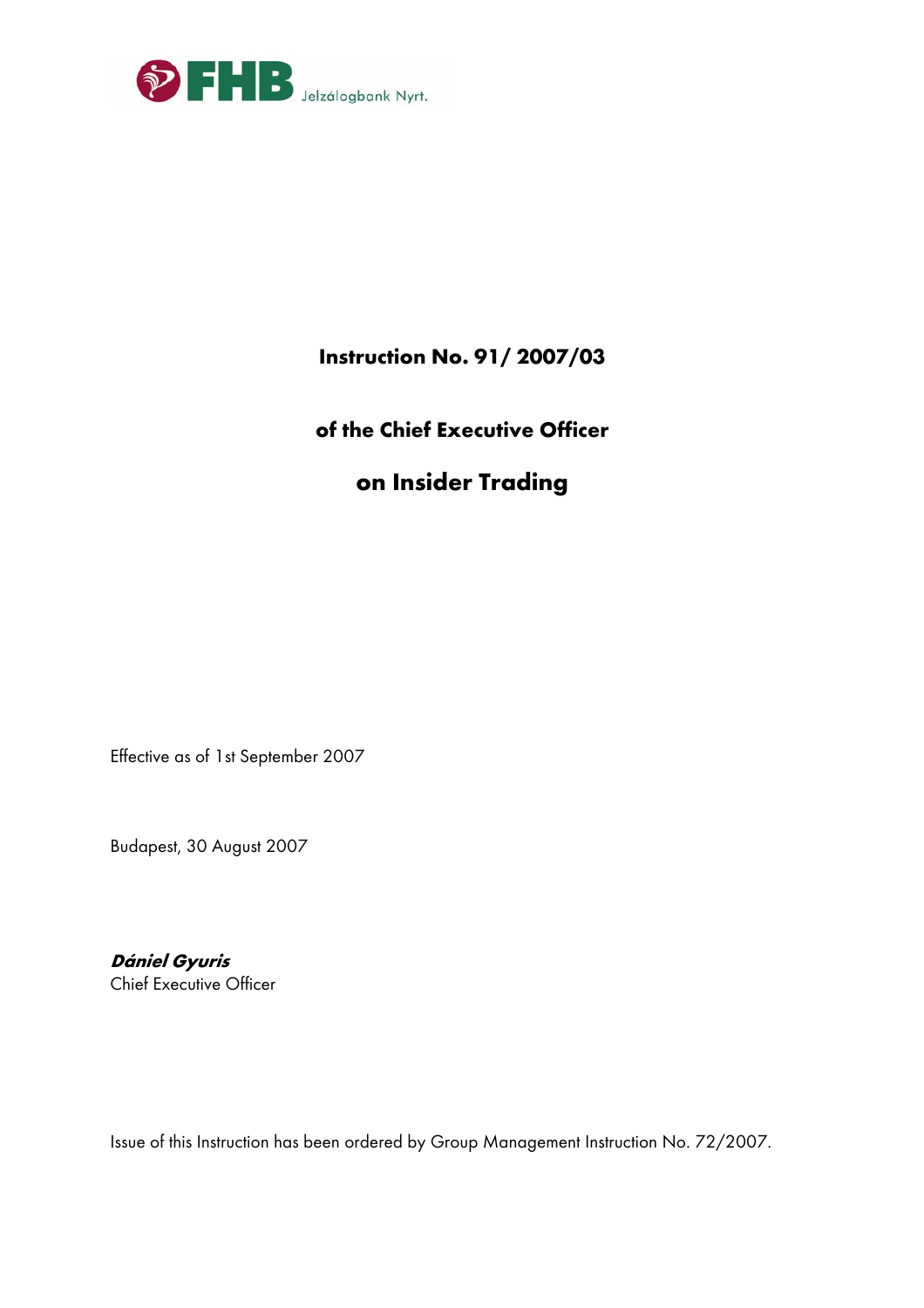

# **Table of Contents**

|     |                                                                                                                   | 2 |
|-----|-------------------------------------------------------------------------------------------------------------------|---|
|     | 1. GENERAL PROVISIONS ………………………………………………………………………………………3                                                          |   |
|     |                                                                                                                   |   |
|     |                                                                                                                   |   |
|     |                                                                                                                   |   |
|     |                                                                                                                   |   |
|     |                                                                                                                   |   |
|     |                                                                                                                   |   |
|     |                                                                                                                   |   |
| 2.1 |                                                                                                                   |   |
| 2.2 |                                                                                                                   |   |
| 2.3 |                                                                                                                   |   |
| 2.4 |                                                                                                                   |   |
| 3.  |                                                                                                                   |   |
| 4.  | <b>OBLIGATION OF DISCLOSURE AND KEEPING RECORDS ON INSIDERS BY FHB PLC. 9</b>                                     |   |
| 4.1 |                                                                                                                   |   |
| 4.2 |                                                                                                                   |   |
|     |                                                                                                                   |   |
|     |                                                                                                                   |   |
|     | 4.2.3 Rights of the appointed keeper of the list of persons having access to inside information and duties of the |   |
|     |                                                                                                                   |   |
| 5.  |                                                                                                                   |   |
| 6.  |                                                                                                                   |   |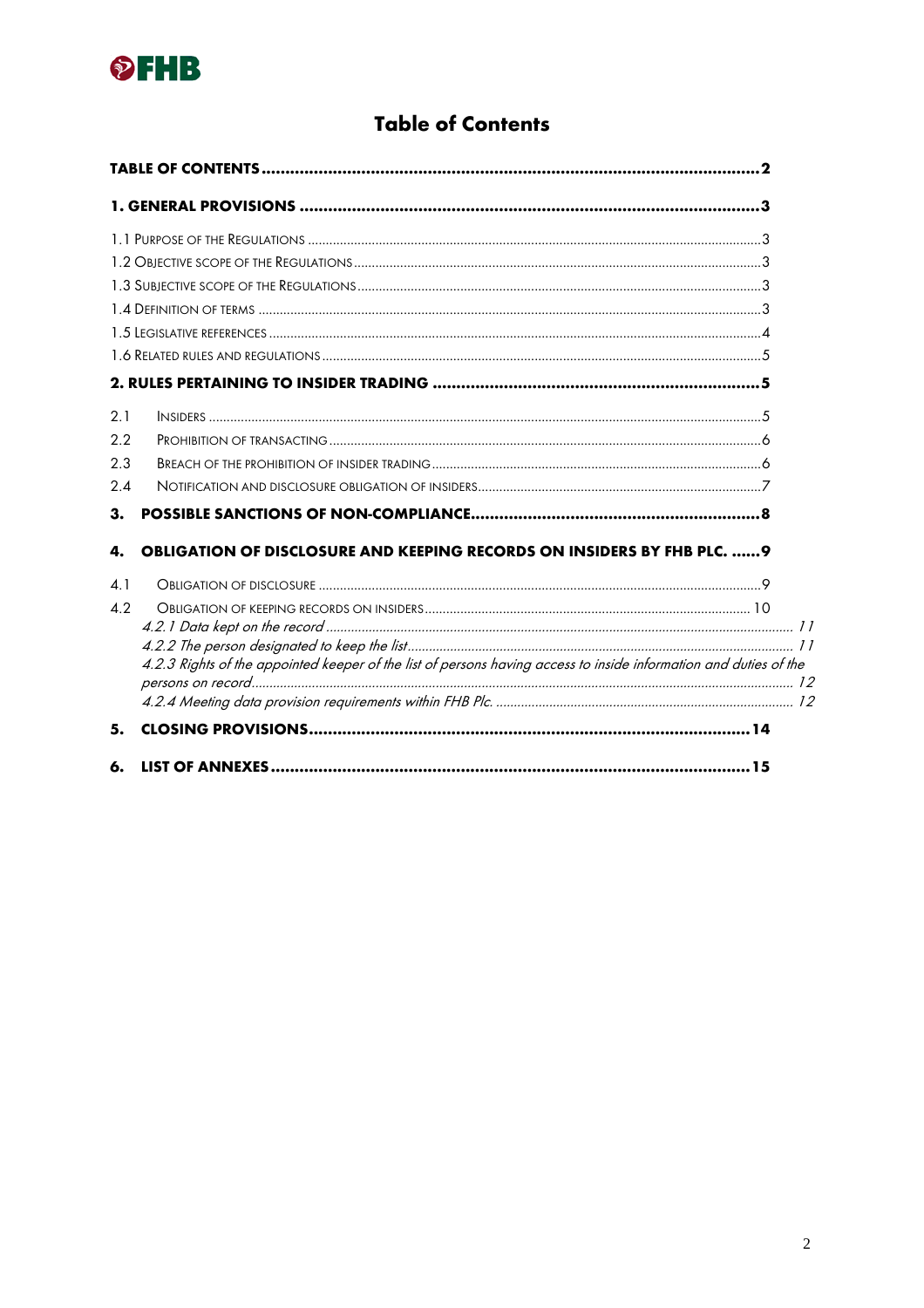

## **1. GENERAL PROVISIONS**

#### **1.1 Purpose of the Regulations**

By virtue of these Regulations FHB Plc., a company issuing securities traded to the public and whose shares have been listed in the Budapest Stock Exchange shall determine the obligation of observing the statutory provisions pertaining to insider dealings; determine the scope of insider persons in relation to FHB Plc.; set forth the duties of FHB Plc. with respect to handling inside information and the list of insiders; and determine the relations between FHB Plc. and other members of FHB Bank Group with respect to the management of inside information.

### **1.2 Objective scope of the Regulations**

The objective scope of these Regulations is to prevent trading of instruments issued by FHB Plc. classified as financial instruments pursuant to Section 204(5) of the Act on the Capital Market (Capital Market Act) using inside information.

### **1.3 Subjective scope of the Regulations**

The subjective scope of these Regulations includes every employee of FHB Plc.

### **1.4 Definition of terms**

Definition of terms used in these Regulations:

**Financial instrument:** Under 204(5) of the Capital Market Act, for the purpose of Part Six on the Prohibition of Inside Trading and Market Manipulation 'financial instruments' shall mean:

> a) investment instruments, other exchange-traded instruments and any other instrument admitted to trading on a regulated market or for which a request for admission to trading on such a market has been made;

> b) investment instruments which are not traded on a regulated market, however, its value depends on the value or price of any of the financial instruments referred to in Paragraph a);

> c) securities offered to the public until the obligation of the disclosure of information, both regular and extraordinary, terminates.

> Pursuant to the above, with respect to FHB Plc. financial instruments concerned by inside information are FHB Plc.'s Series "A" registered ordinary shares and Series "B" registered preference shares as well as bonds issued by FHB Plc. and traded to the public.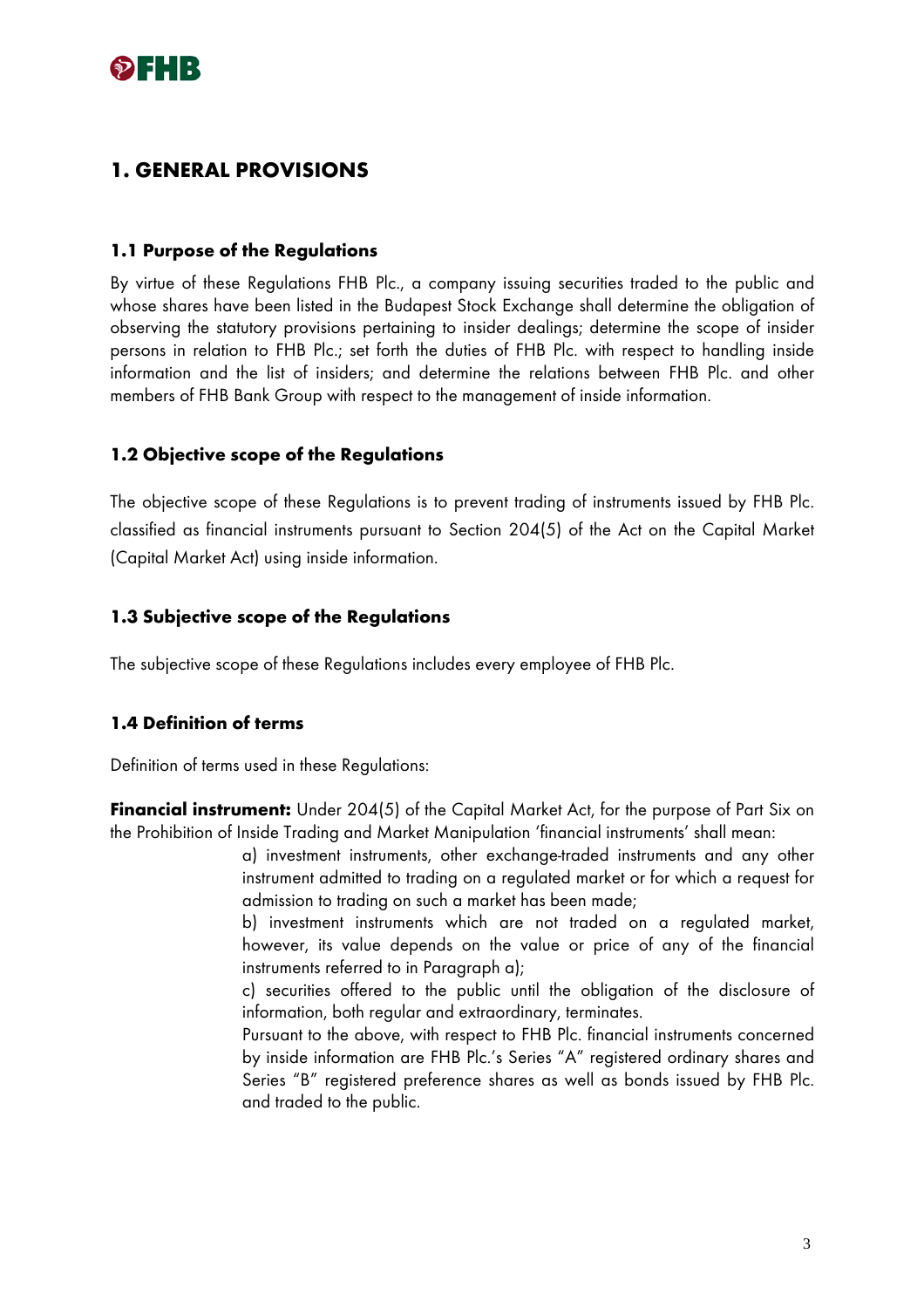

**Inside information** shall mean information of a precise nature relating to financial instruments which has not been made public; relating, directly or indirectly, to one or more issuers of financial instruments or to one or more financial instruments; and which, if it were made public, would be likely to have a significant effect on the prices of those financial instruments.

**Information** shall be deemed to be **of a precise nature** if it indicates a set of circumstances which exists or may reasonably be expected to come into existence or an event which has occurred or may reasonably be expected to do so and if it is specific enough to enable a conclusion to be drawn as to the possible effect of that set of circumstances or event on the prices of financial instruments.

Information which, if it were made public, would be likely to have a significant effect on the prices of financial instruments' shall mean information a reasonable investor would be likely to use as part of the basis of his investment decisions.

Based on the above, with respect to FHB Plc., inside information includes but is not limited to:

- o Information regarding FHB Plc.'s financial, business or legal status, specifically information regarding securities issue, significant transactions, investment, restructuring, bankruptcy or initiation of liquidation;
- o Information of a precise nature regarding any member of FHB Bank Group which may have an effect on the financial, business or legal status of FHB Plc.;
- o Information relating to securities, in particular intent to obtain influence in the public limited company, preliminary decision to buy and sell, syndicated agreement among shareholders, and voting agreements;
- o Information relating to the preparation of transactions whereby securities, previously issued in the context of private placement, are offered to non-designated investors in the context of public offering;

which, if it were made public, would be likely to have a significant effect on the prices of those financial instruments.

**Insider trading** shall mean when an insider person transacts any deal, directly or indirectly, using inside information involving financial instruments to which the inside information pertains, or commissioning the services of others to transact such deals; the conveyance of inside information by an insider person to others; and when an insider person makes a suggestion to another person to engage in dealing with any financial instrument to which the inside information pertains.

**Insider** shall mean the persons determined in Article 2.1 of these Regulations.

## **1.5 Legislative references**

| Number           | Title                                                                                      |
|------------------|--------------------------------------------------------------------------------------------|
| Act CXX of 2001  | On the Capital Market                                                                      |
| Act CXII of 1996 | On Credit Institutions and Financial Enterprises (hereinafter:<br>Credit Institutions Act) |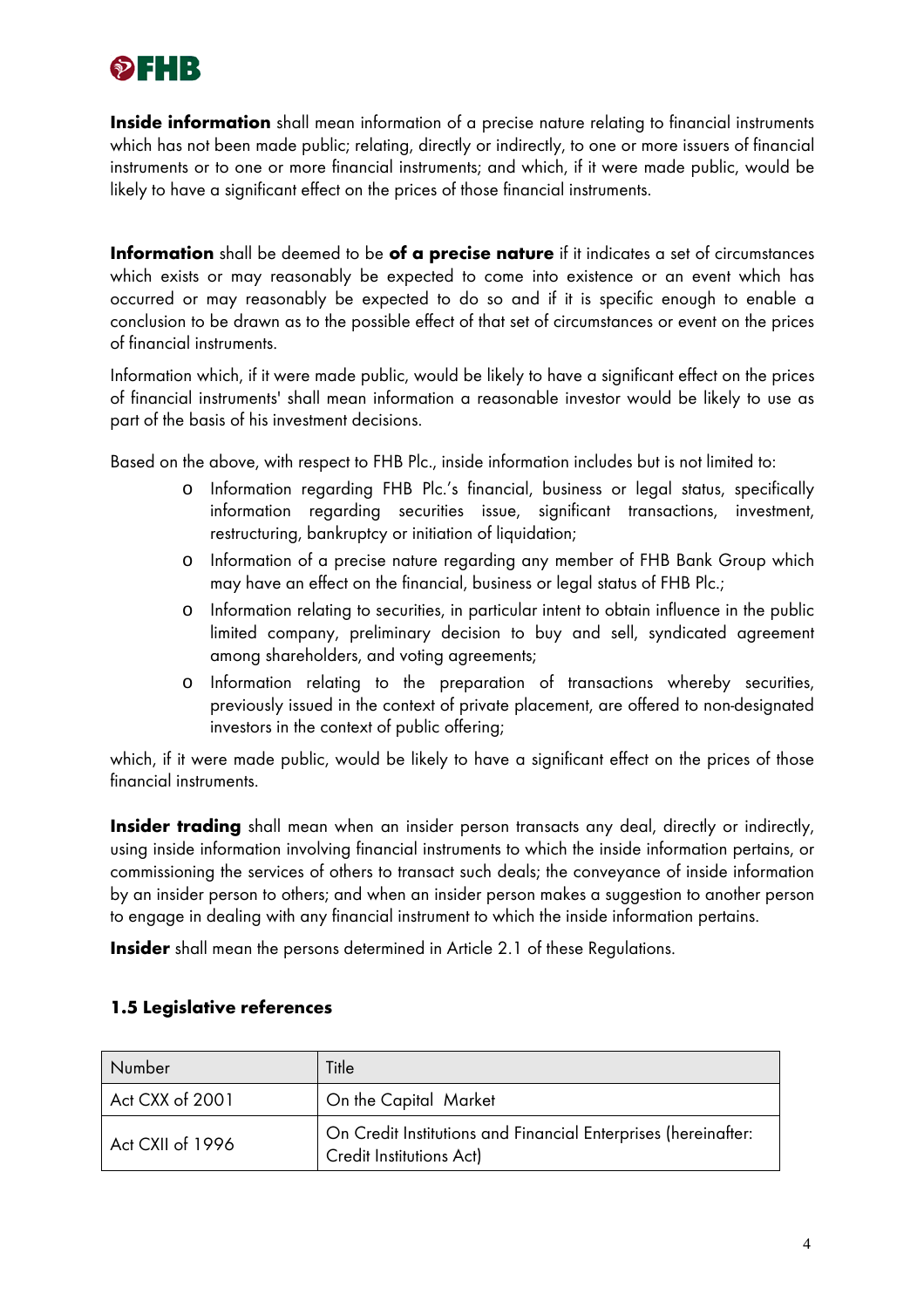

## **1.6 Related rules and regulations**

| Number     | Title                                           |
|------------|-------------------------------------------------|
| 17/2007/VU | Rules of Organisation and Operation of FHB Plc. |
| 89/2006/VU | Investment and Group Management Regulations     |

# **2. RULES PERTAINING TO INSIDER TRADING**

### **2.1 Insiders**

Pursuant to the provisions of Section 201(2) of the Capital Market Act, 'insiders' shall include, with respect to FHB Plc:

- (a) Members of the Board of Directors and of the Supervisory Board of FHB Plc.;
- (b) Executive officers of FHB Plc. (chief executive officer and deputy chief executive officers);
- (c) In accordance with the organisational structure of FHB Plc., as modified from time to time, heads of independent departments or divisions and structural units above the same, as well as employees or persons having a different legal relationship holding any senior or other position designated or supervised by such heads in their particular management or professional area, if such persons may regularly obtain inside information in the course of discharging their duties due to their position or job;
- (d) Officers, members of the Board of Directors and of the Supervisory Board and executive officers of the companies belonging to FHB Bank Group;
- (e) Person who may obtain inside information as part of their job or when discharging their usual duties in an official capacity, or in any other way relating to work performed under contract other than employment with FHB Plc. including in particular auditors and property inspectors;
- (f) Any executive officer, supervisory board member or director of a legal person or unincorporated business association who holds, directly or indirectly, a share or voting rights of ten per cent or more in FHB Plc.;
- (g) Natural persons holding a share, directly or indirectly, of ten per cent or more in the capital of FHB Plc.;
- (h) Any executive officer, supervisory board member or director of a credit institution with which FHB Plc. has an account;
- (i) Any official in charge, director, executive officer or supervisory board member of an organization that has, in any way or form, been engaged in the placement of securities or the organization of a public purchase offer as well as any employee of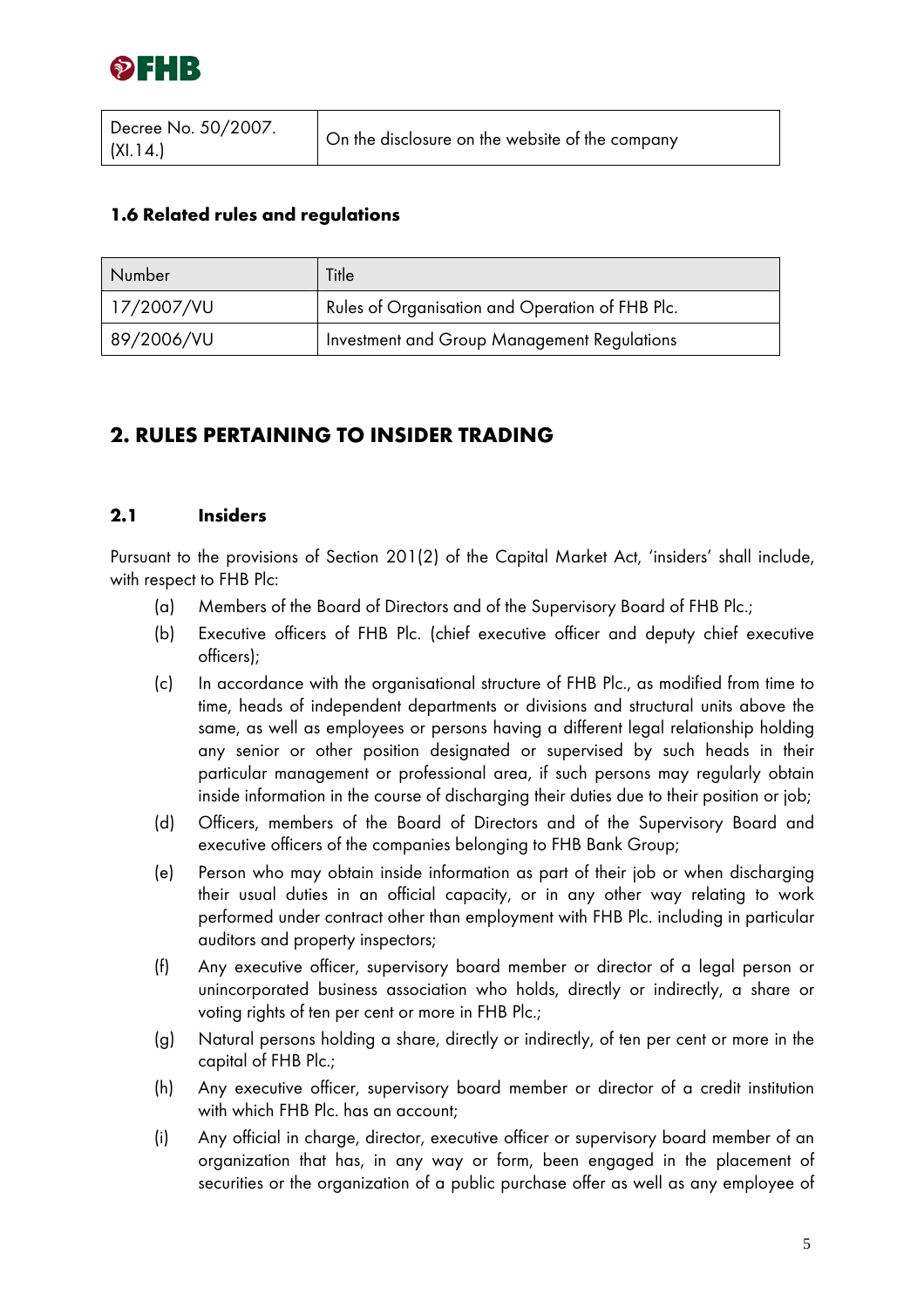

FHB Plc. and an organization participating in the issuing and marketing who has had access to inside information during his employment, for a period of one year after being placed on the market; and

- (j) Any person living in the household of the persons referred to in the paragraphs above as well as their close relatives (as specified in Section 685 of the Civil Code).
- (k) any legal person or business association lacking the legal status of a legal person, including any person acting on their behalf, in which an insider person referred to in the paragraphs above has a qualifying holding.

### **2.2 Prohibition of transacting**

The insiders determined in Article 2.1 above shall not be allowed to enter into any transaction involving the financial instruments issued by FHB Plc. making use of inside information.

Pursuant to Section 201/A, paragraph (a) of the Capital Market Act the persons determined in paragraphs (a), (b) and (e) of Article 2.1 as well as the persons involved in the preparation of FHB Plc.'s balance sheet and the quarterly and semi-annual flash reports (cf. Annex 1) shall not be allowed to enter into any transaction involving the financial instruments issued by FHB Plc.

- (a) From the balance sheet date of the year of issue until the publication determined in Section 56 of the Capital Market Act of the annual financial report (except if the securities are offered to the public);
- (b) Within a fifteen-day period preceding the date of publication of the semi-annual report, if they take part in the preparation of the flash report;
- (c) Within a fifteen-day period preceding the date of publication of the quarterly report or interim management report;
- (d) With respect to the persons specified in Article 2.1(a) and (b), within a three-day period preceding the publication of contracts that fall within the scope of obligation of extraordinary disclosure.

The prohibition shall cease on the day of publication of the annual, half-yearly, quarterly or interim management report.

### **2.3 Breach of the prohibition of insider trading**

Insider trading and market manipulation are prohibited under Section 200 of the Capital Market Act.

With respect to securities issued by FHB Plc. that are considered as financial instruments, the prohibition of insider trading is breached if a person in possession of inside information and aware of the inside nature of such information

- transacts any deal, directly or indirectly, using inside information involving financial instruments to which the inside information pertains;
- commissions another person to transact a deal involving such securities;
- − conveys inside information to others; or
- makes a suggestion to another person to transact a deal involving such securities,

whether on his own behalf or on behalf of another person.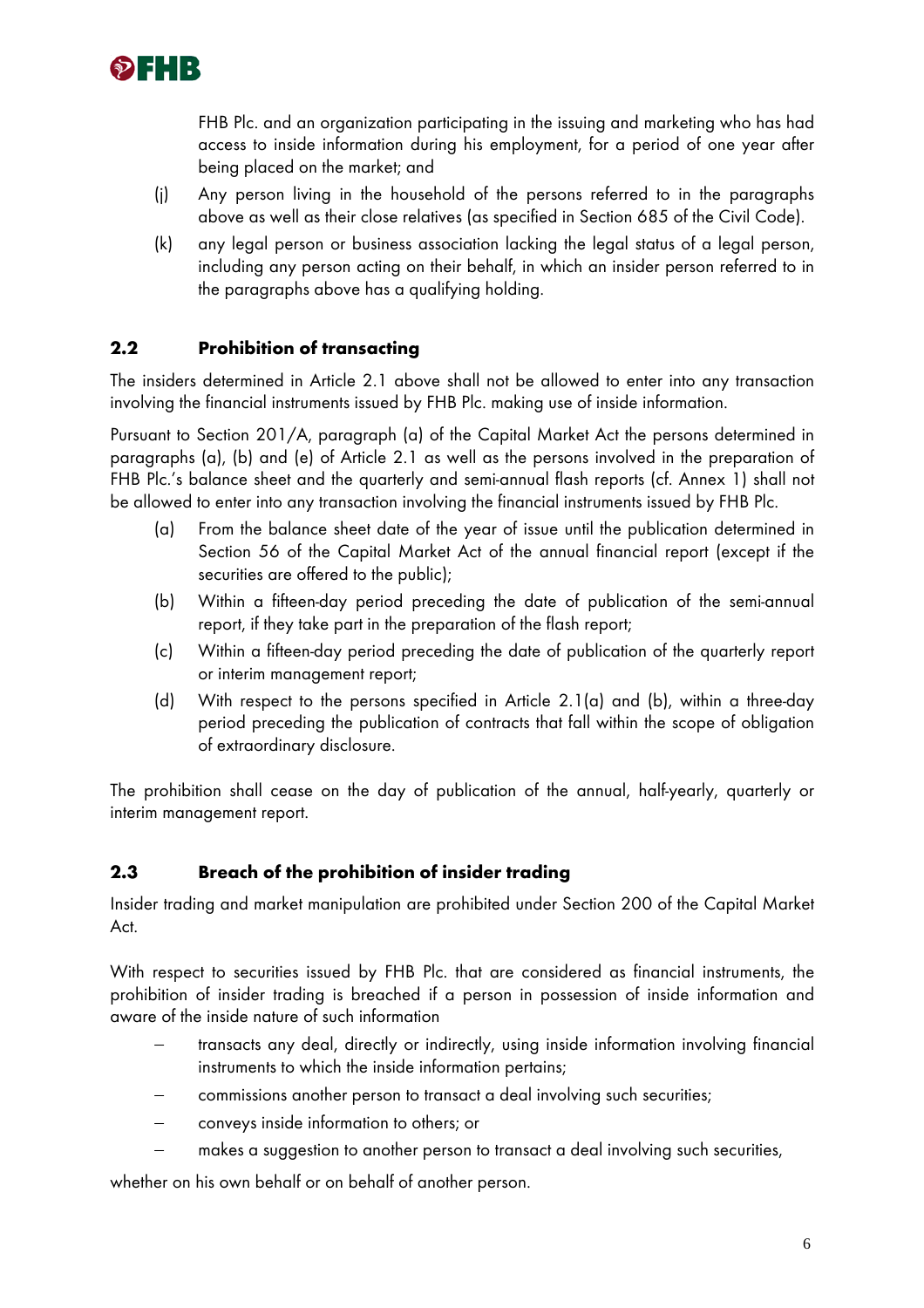

The above act of any person who knows, or ought to have known under normal and reasonable circumstances, that the information possessed is inside information shall be deemed insider trading.

The following shall not be deemed as insider trading:

- o Any transaction performed under an agreement that was concluded before the time of gaining access to inside information;
- o The disclosure of inside information by an insider person as part of his job or when discharging his usual duties in an official capacity, or in any other way relating to work performed under contract of employment or otherwise;
- o Transactions concluded in the context of buy-back programmes and those concluded in the interest of stabilization of financial instruments provided such transactions are concluded in keeping with European Commission Regulation No. 2273/2003/EC.

### **2.4 Notification and disclosure obligation of insiders**

- a) Members of the Board of Directors, the Supervisory Board of FHB Plc. as well as its executive officers (the chief executive officer and deputy chief executive officers),
- b) persons living in the household of the above persons,
- c) their next of kin, and
- d) any company in which the above insiders has, whether directly or indirectly, a qualifying holding

must forthwith notify the Hungarian Financial Supervisory Authority (hereinafter HFSA)<sup>1</sup> of any transaction in which they are involved, whether carried out by themselves or by an agent, concerning securities issued by FHB Plc. deemed as financial instrument under Part Six of the Capital Market Act in connection with which he is considered an insider, whose value is contingent upon the value or price of such financial instrument.

The notification shall contain:

- o the name of the person subject to the obligation of notification,
- o the reason of notification,
- o the name of the issuer affected,
- o a description of the financial instrument to which the transaction pertains,
- o the quantity of the financial instrument to which the transaction pertains,
- o the price of the financial instrument to which the transaction pertains,
- o the type of transaction (buy or sell),
- o the transaction date and place, and
- o the name of the investment firm or credit institution carrying out the transaction.

 *1 Address: PSZÁF, Tőkepiaci Befektetések és Vállalatfinanszírozások Ellenőrzési Főosztálya (1013 Budapest., Krisztina krt. 39.) – HFSA Department of Capital Market Investment and Corporate Financing Supervision*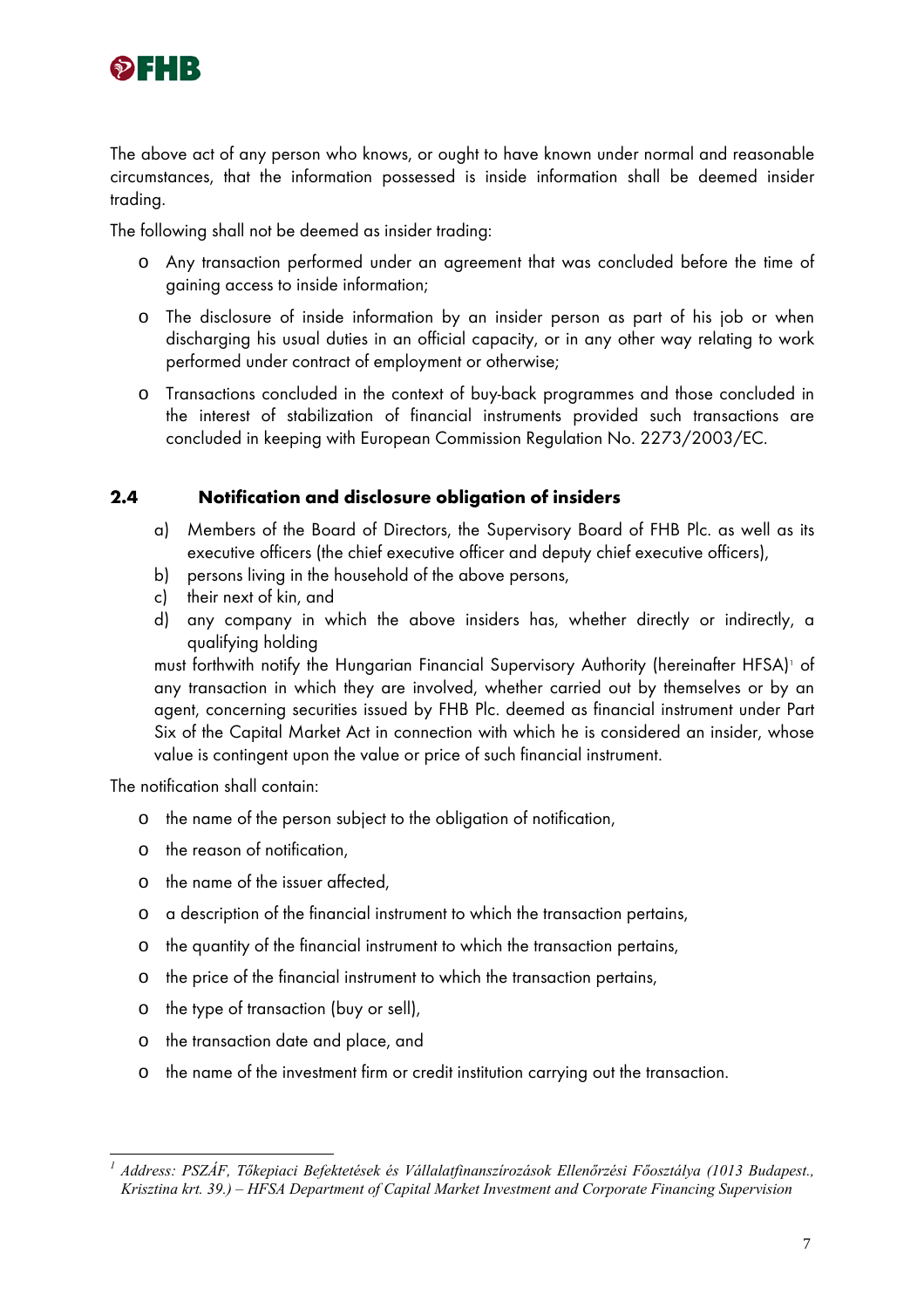

In addition to their obligation of notification, insiders referred to in paragraph a) of Article 2.4 above (Members of the Board of Directors, the Supervisory Board of FHB Plc. as well as its executive officers) shall disclose any transaction, whether carried out by themselves or by an agent, concerning securities issued by FHB Plc. deemed as a financial instrument under Part Six of the Capital Market Act in connection with which he is considered an insider, whose value is contingent upon the value or price of such financial instrument. Such disclosure shall be made through the means specified under Section 56 of the Capital Market Act (ensuring fast access to such information on a non-discriminatory basis, and ensuring that the regulated information is capable of being disseminated to as wide a public as possible, and as close to simultaneously as possible in the home Member State, the host Member State, and in the other Member States).

As a general rule FHB Plc. shall not provide any assistance, whether administrative, procedural or cost-bearing, to insiders in their compliance with the obligation of notification and disclosure. However, an exception may be made for the general rule with the consent of FHB Plc.'s Chief Executive Officer.

The insider specified above shall not be required to disclose his transactions if the total value of such transactions does not exceed one million forints within a calendar year. The total value of transactions shall include the transactions conducted by the insider, the persons in the insider's household, the insider's close relatives, and any company in which the insider has, whether directly or indirectly, a qualifying holding.

# **3. POSSIBLE SANCTIONS OF NON-COMPLIANCE**

- **3.1** The scope of duties of HFSA under the law includes investigation of cases where there is a suspicion of insider trading. Depending of the facts established as a result of the official procedure and in keeping with the provisions of Sections 405-406 of the Capital Market Act HFSA is entitled to impose a fine. In cases where the fact of insider trading is established the amount of a fine shall be determined according to the gravity of noncompliance with the requirements laid down by law and to the financial advantage received.
- **3.2** The prosecutor may sue an insider for, among other things, non-compliance with the provisions relating to insider trading in order to annul the deal transacted through insider trading. Once annulment is established, the relevant court decree shall pertain to all contracts, agreements and transactions concerned by the use of misleading information or insider trading.
- **3.3** The legislative considered acts of insider trading to constitute such threats to society that a criminal category of felony was created in the Criminal Code under Section 299/A titled 'Insider trading' punishable by imprisonment for up to three years.

Under the law any person who uses inside information to conclude a transaction involving financial instruments to which the information pertains, or who entrusts another person to conclude such transaction, is guilty of insider trading. The agent of the felony can be any person in possession of inside information.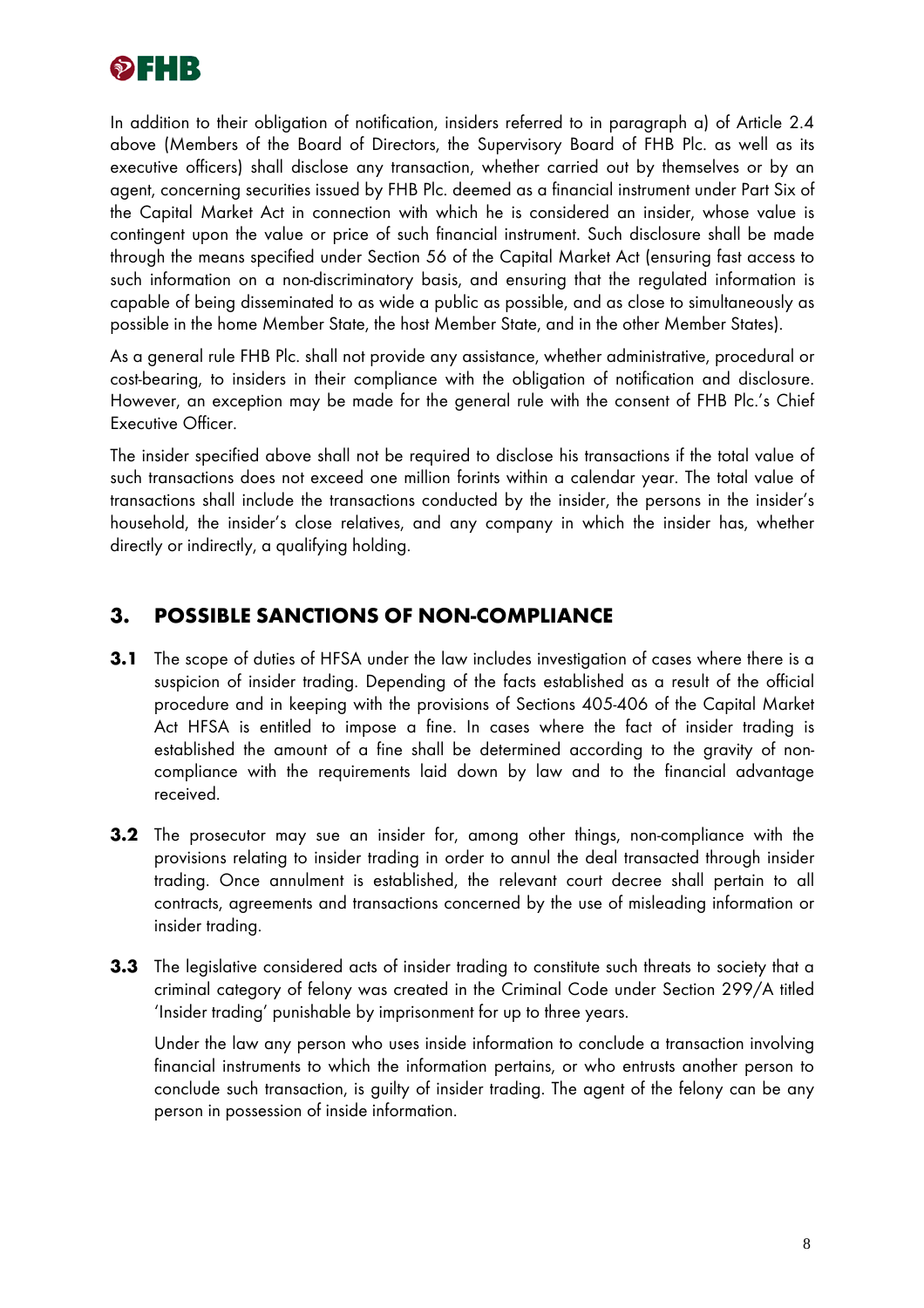

# **4. OBLIGATION OF DISCLOSURE AND KEEPING RECORDS ON INSIDERS BY FHB PLC.**

Pursuant to Section 201/C and 201/D of the Capital Market Act FHB Plc., as an issuer of securities that were admitted to trading on a regulated market shall disclose any inside information, and shall keep record of insiders.

### **4.1 Obligation of disclosure**

FHB Plc. shall the inside information relating to it

- disclose without delay in a manner ensuring fast access to such information on a nondiscriminatory basis, together with ensuring that the regulated information is capable of being disseminated to as wide a public as possible;
- send to an editorial office of a media available by investors and possessing with a home page,
- send to the officially appointed information storage mechanism,
- publish and notify on the website of the Budapest Stock Exchange (www.bet.hu) and on the website of the Hungarian Financial Supervisory Authority (www.kozzetetelek.hu), and
- publish on its website without delay.

Should FHB Plc. provide inside information to a third party it shall simultaneously post the same information in its entirety on his website as well, except in cases where the person to whom the information has been conveyed is subject to an obligation of confidentiality.

Any person who provides inside information to a third party on behalf of FHB Plc. shall simultaneously notify FHB Plc.'s legal advisor responsible for corporate matters thereof and FHB Plc. shall post the same information in its entirety on his website immediately upon receiving such notice. The obligation of notification shall not pertain to cases where the person to whom the information has been conveyed is subject to an obligation of confidentiality.

Any employee of FHB Plc. who, due to his position, is in contact with persons acting on behalf of FHB Plc. shall advise such persons of the provisions set forth in this Article, and also advise them that in case they obtain such information they are obliged to inform their bank contacts of the fact that the information is inside information as well as of its content and the circumstances of obtaining it. Such information must be provided in writing.

Compliance with the obligation of disclosure shall be the responsibility of the person comissioned or appointed by FHB Plc.'s legal department in charge of corporate matters (cf. Annex 4). Inside information shall be submitted to the person appointed in Annex 4 by E-mail. After assessment of the inside nature of the information in accordance with this Instruction the legal advisor shall make sure that the publication worded by him is disclosed without delay.

In cases where the information in question cannot be unequivocally deemed inside information and it is thus necessary to seek a professional resolution, such resolution shall be taken by a inside information assessment committee set up for this purpose that consists of three members designated in Annex 3 (hereinafter: Committee). The Committee shall have a quorum if at least two of its members are present. Resolution by the Committee requires the consensus of at least two of the members. The committee shall set forth its resolutions in writing. When shaping a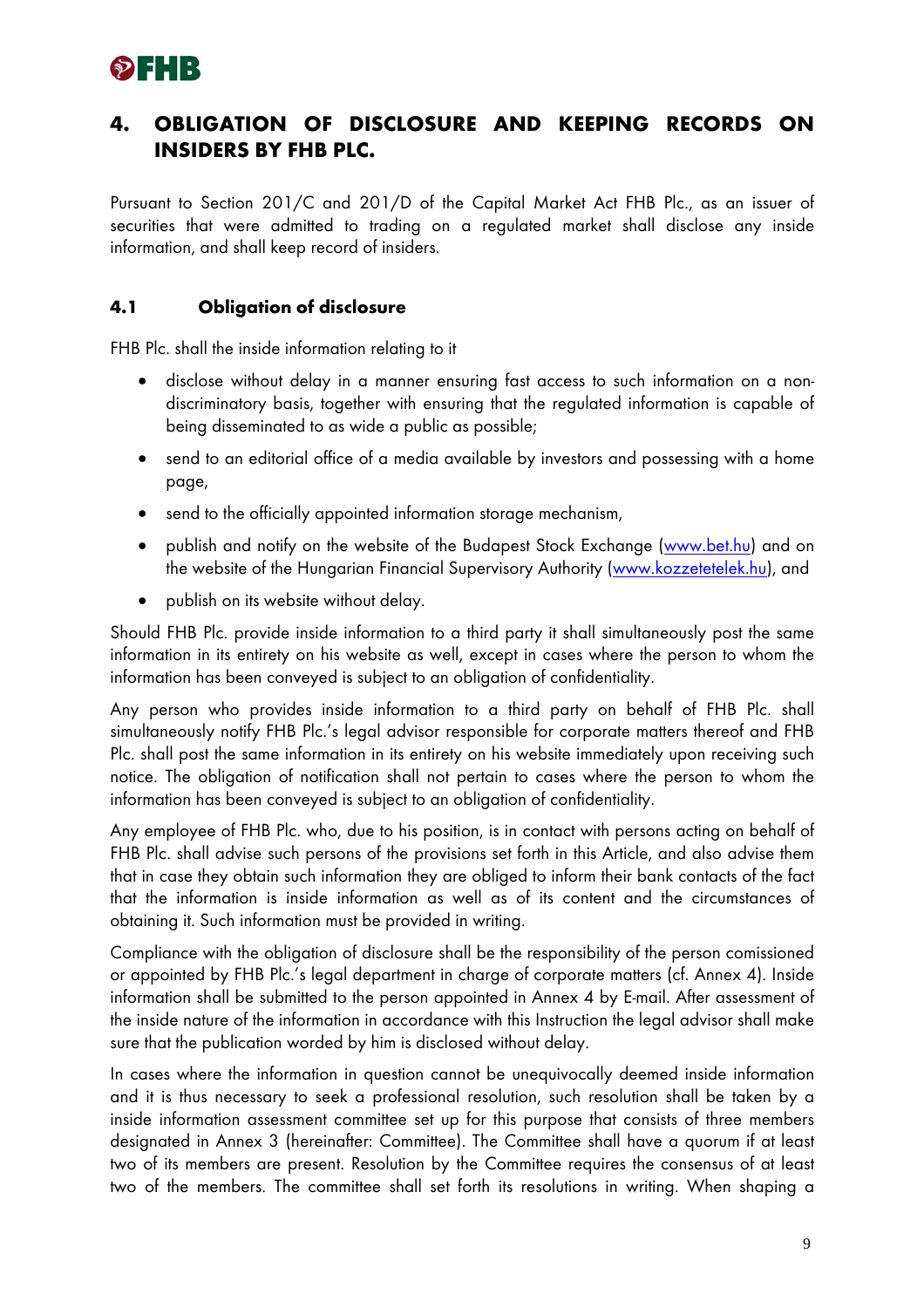

resolution the Committee may seek an opinion from the special area concerned by, or competent in respect of, the matter at hand. The special area shall provide the requested opinion without delay.

In order to protect its legitimate interests FHB Plc. shall be permitted to delay public disclosure of inside information at its own risk, if

- a) the delay does not result in misleading the public;
- b) FHB Plc. notifies the Commission concerning the delay immediately; and
- c) FHB Plc. ensures that the inside information in question is kept confidential.

Pursuant to Section 9 of Decree 28/2005 (26 August) of the Minister of Finance the following shall be deemed, in particular, legitimate interests with respect to delay:

- a) Disclosure of the inside information may be detrimental as to the outcome of negotiations in process, particularly if the purpose of negotiations is to avoid insolvency, and the information may result in a misleading conclusion;
- b) Premature disclosure of research or development outcomes that may jeopardize the interests of the Company or its shareholders, or where the information may result in a misleading conclusion;
- c) The decisions of the issuer's Board of Directors shall be valid only with the approval of the General Meeting or the Supervisory Board and disclosure of the information prior to such approval may result in a misleading conclusion; and
- d) The information is incomplete and it premature disclosure may result in a misleading conclusion.

Assessment of the above cases and, in the event that there is a need to disclose the information in compliance with the statutory obligation and decision whether or not to apply the above exceptions is the exclusive duty of the Chief Executive Officer of FHB Plc. In cases where the Chief Executive Officer decides to take exception and delay disclosure FHB Plc.'s legal department in charge of corporate matters shall notify HFSA to that effect without delay.

## **4.2 Obligation of keeping records on insiders**

Pursuant to Section 201/D(1) of the Capital Market Act, in order to promote the control of insider dealing by the competent authorities, issuers, or persons acting on their behalf or for their account, shall draw up a list of those persons working for them, under a contract of employment or otherwise, who have access to inside information, and they shall transmit this list to the Commission whenever requested in connection with discharging its duties referred to in Paragraph g) of Section 7 of Act CXXXV of 2007 on Hungarian Financial Supervisory Authority.

In order to promote the control of insider dealing by the competent authorities FHB Plc. shall draw up a list of those persons working for them, under a contract of employment or otherwise, who have access to inside information. The person in charge of keeping the list shall transmit the list to the Commission whenever requested.

FHB Bank Group has central (Group level) records of persons who have access to inside information. The records are kept by FHB Plc. The central records include the data of insiders and persons who have access to inside information by companies and within the companies, by areas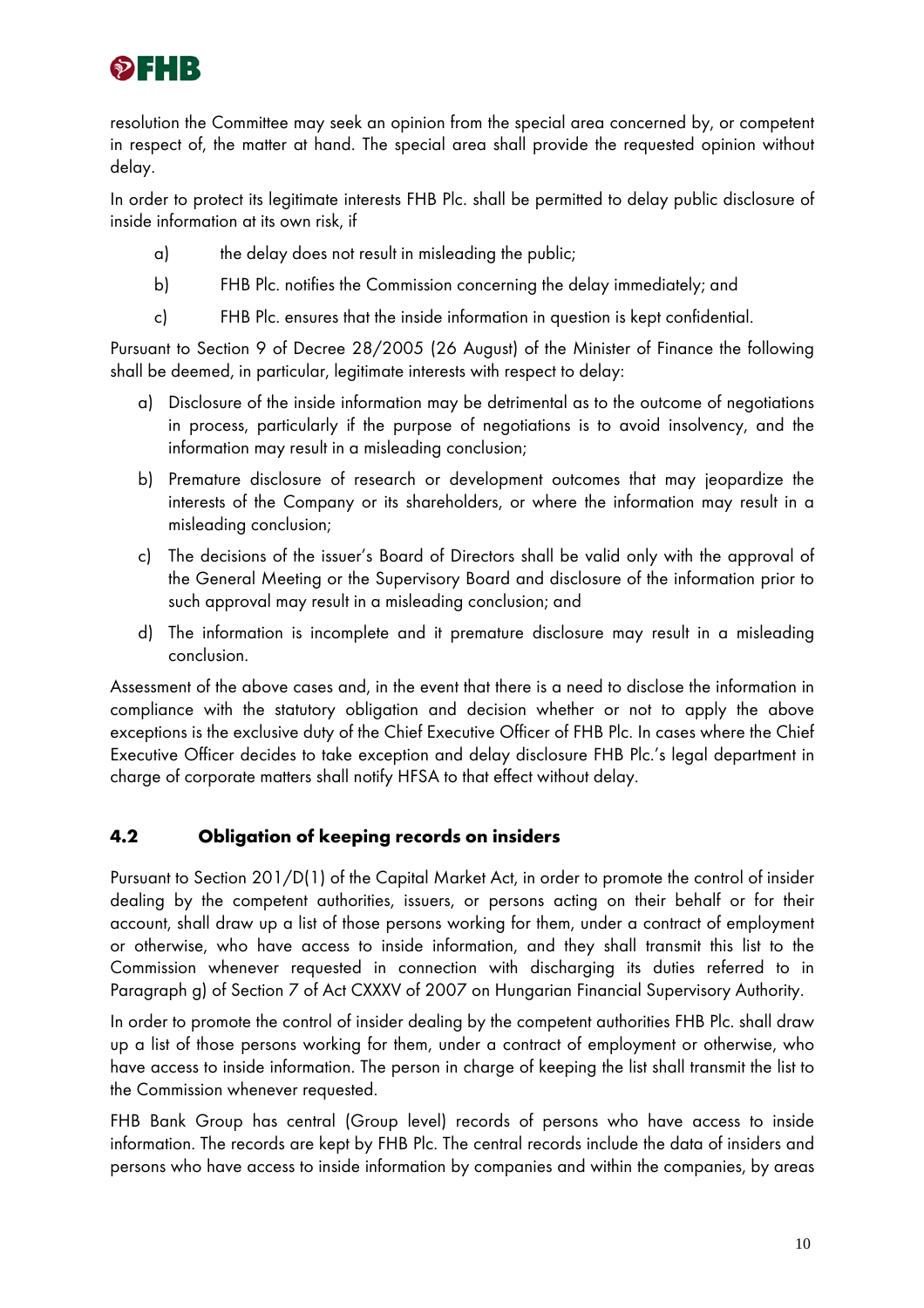

of specialty. The second part of records includes by each inside information the persons who can become aware of given inside information. If a person becomes aware of different inside information either differentiated in time or with overlap, the person shall registered in connection with each inside information.

Once a person working for FHB Plc. or for any member of FHB Bank Group under a contract of employment or otherwise, had access to inside information they must be registered on the list of insiders without delay. When the person's access to inside information ceases for any reason their name shall be removed from the list without delay but in such a way that the deleted data can be verified at a later stage if need there be.

### **4.2.1 Data kept on record**

The list of persons who have access to inside information shall contain the following data:

- o Concerning natural persons:
	- Surname and forename (birth name), married name, where applicable;
	- Address;
	- Place and date of birth;
	- Nationality;
	- Mother's birth name;

E-mail address and daytime telephone number;

for non-resident natural persons, those of the above data that are available in their identification document, and their place of abode in Hungary;

- o Concerning legal person and unincorporated organizations:
	- Name and abbreviated name;
	- Registered office, or the address of the Hungarian branch of foreign companies;
	- Number of identification document;
	- Name, E-mail address and daytime telephone number of the appointed contact person;
- o The reason for admission to the list;
- o The date when the original list was drawn up and the date of any update.

## **4.2.2 The person designated to keep the list**

Under these Regulations the person appointed to keep the list of persons who have access to inside information shall be FHB Plc.'s legal advisor in charge of corporate matters. The appointed keeper shall ensure the following:

- o The list is updated on a regular basis and any changed file is stored, duly identified;
- o The list is up-to-date at any time;
- o When the list is updated, the data contained in the list immediately preceding the last update are stored on an external storage device (CD, DVD, USB pendrive, or floppydisk) for five years following the last day of the year when updated;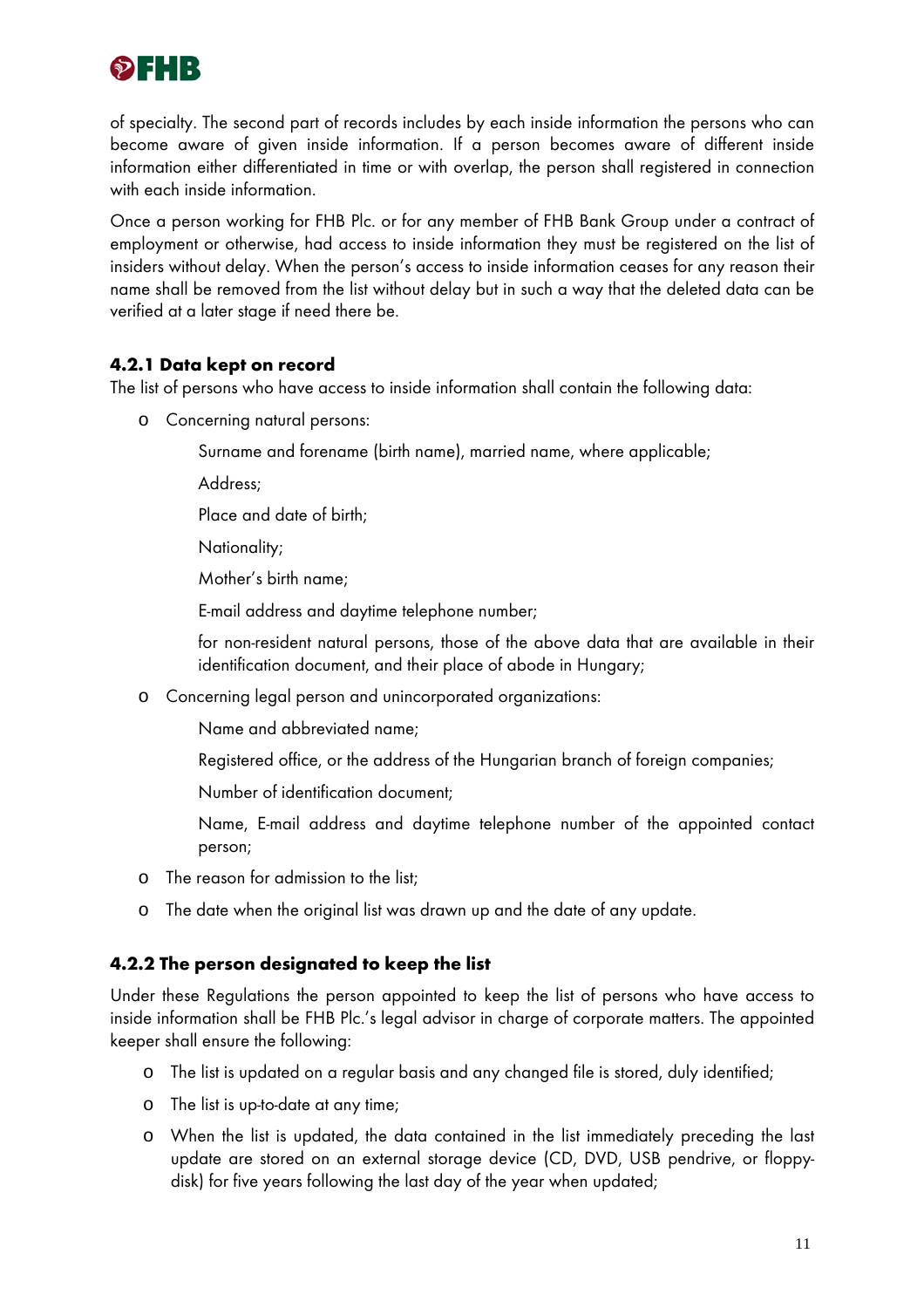

- o If need there be, the natural and legal persons on the list are advised of their relevant statutory obligations in addition to what is set forth in these Regulations;
- o This Instruction is made available to the persons having access to inside information before the person's data are entered on record, and any time afterwards upon request of the person concerned;
- o The persons admitted to or removed from the list are notified of the fact immediately upon their admission or removal by E-mail.

### **4.2.3 Rights of the appointed keeper of the list of persons having access to inside information and duties of the persons on record**

When admitting to the list and when the list is updated the keeper of the list is entitled to request the person having access to inside information to present the following documents for the purpose of data verification:

o **Concerning natural persons**:

For resident natural persons - a personal identification document and official address card, or passport and official address card, or driver's license card and official address card;

For foreign nationals - a passport, personal identification document or valid residence permit;

o **For legal persons and other, unincorporated organizations,** a document issued within thirty days to date, to verify:

in the case of a **resident economic organization,** that it has been registered by the court of registration, or that the application for registration has been submitted**;** in the case of a **private entrepreneur,** that he has a tax number, or that the application for registration has been submitted to the tax authority;

in the case of **other resident legal persons** whose existence is subject to registration by a competent authority or the court, the document of registration or the document proving that the application for registration has been submitted;

in the case of **non-resident legal persons and other, unincorporated**  *organizations*, the document proving that the person or organization has been registered under the law of the country in which it is established;

the articles of incorporation (deed of foundation, charter document) of legal persons and other, unincorporated organizations that have not yet been registered by the registrar of companies, court or a competent authority.

### **4.2.4 Meeting data provision requirements within FHB Plc.**

Meeting data provision requirements within FHB Plc. shall be the responsibility of the heads of independent departments or divisions and structural units above them in the organizational hierarchy of FHB Plc. as modified from time to time.

The persons responsible for data provision shall, within their organizational unit, determine

o the employees,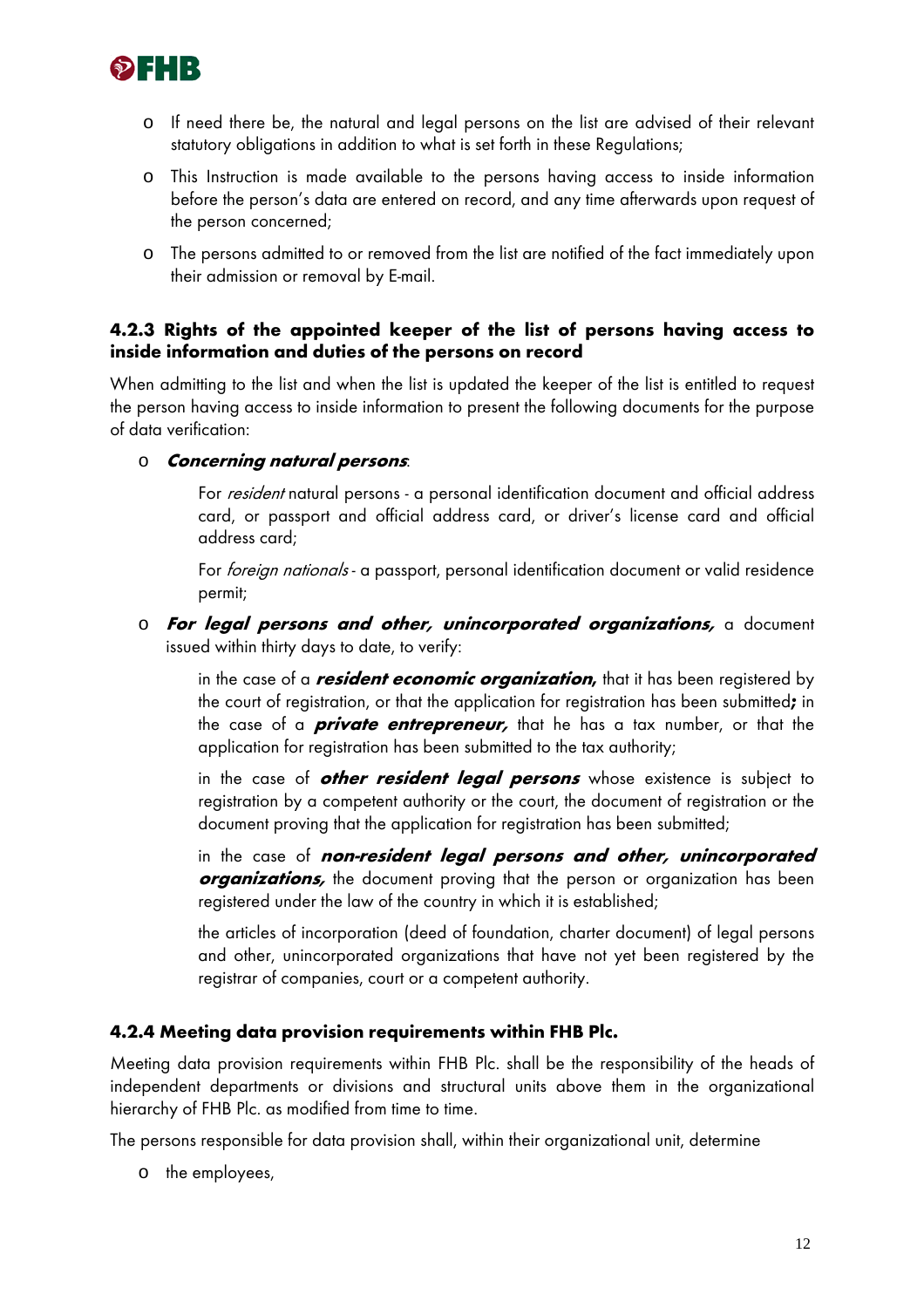

- o the persons having other working relationships with FHB Plc.,
- o natural and non-natural persons as well as legal persons and unincorporated organizations acting for or on behalf of FHB Plc.,

that may obtain inside information in the usual discharge of their duties. At the same time the responsible heads shall ensure that the persons concerned are familiarized with the contents of this Instruction.

Annex 2 to this Instruction contains the list of organizations within the Bank structure where every employee shall be put on the list of insiders due to the nature of their usual duties. The heads responsible for the areas of specialty not included in Annex 2 shall designate the persons whose data must be recorded on the list.

The person responsible for data provision in the particular area of specialty shall inform the keeper of the list without delay and afterwards also in writing. The person responsible for data provision shall provide the person having access to inside information with this Instruction before the person's data are entered on record.

The persons on the list of insiders shall inform the keeper of the list of any change in their particulars described in Article 5.2.1 within five working days.

Data provision shall include every

- o employee having an indefinite or fixed term or temporary or other individual contract;
- o person and organization having an indefinite or fixed term work contract other than an employment contract; and
- o any other natural and non-natural person as well as legal person and unincorporated organization acting for or on behalf of FHB Plc.

if such persons or entities may obtain inside information concerning FHB Plc. in the usual discharge of their duties.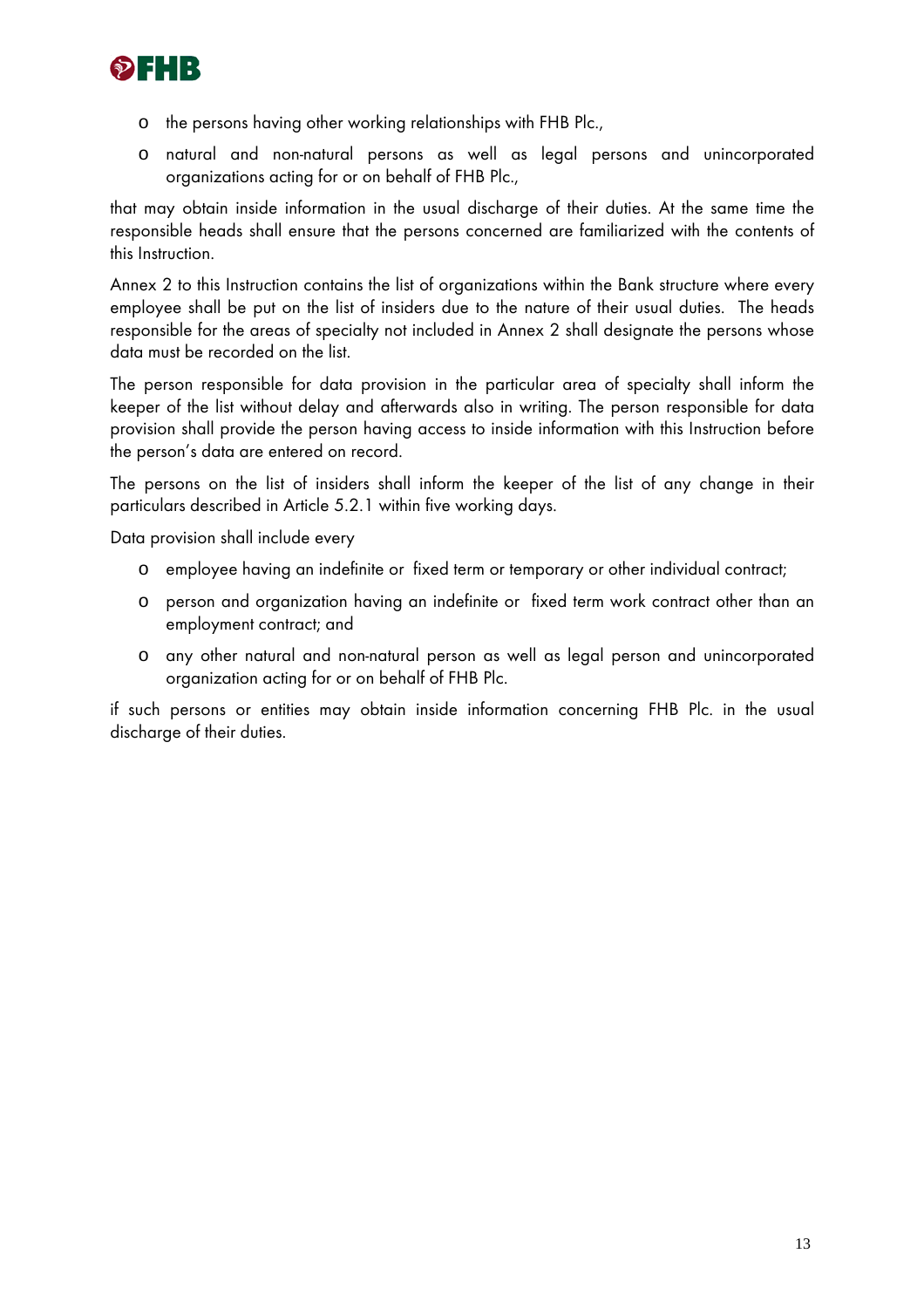

# **5. CLOSING PROVISIONS**

This Instruction by the Chief Executive Officer shall enter into effect on 1 September 2007.

Once the Instruction becomes effective the person responsible for HR and labour duties of FHB Plc. shall make any natural person entering into employment or other work contract with FHB Plc. sign the Statement regarding observance of duties with respect to insider trading in Annex 5 to this Instruction at the commencement of employment or work.

Once this Instruction enters into effect Instruction 75/2005 of the Chief Executive Officer shall become null and void.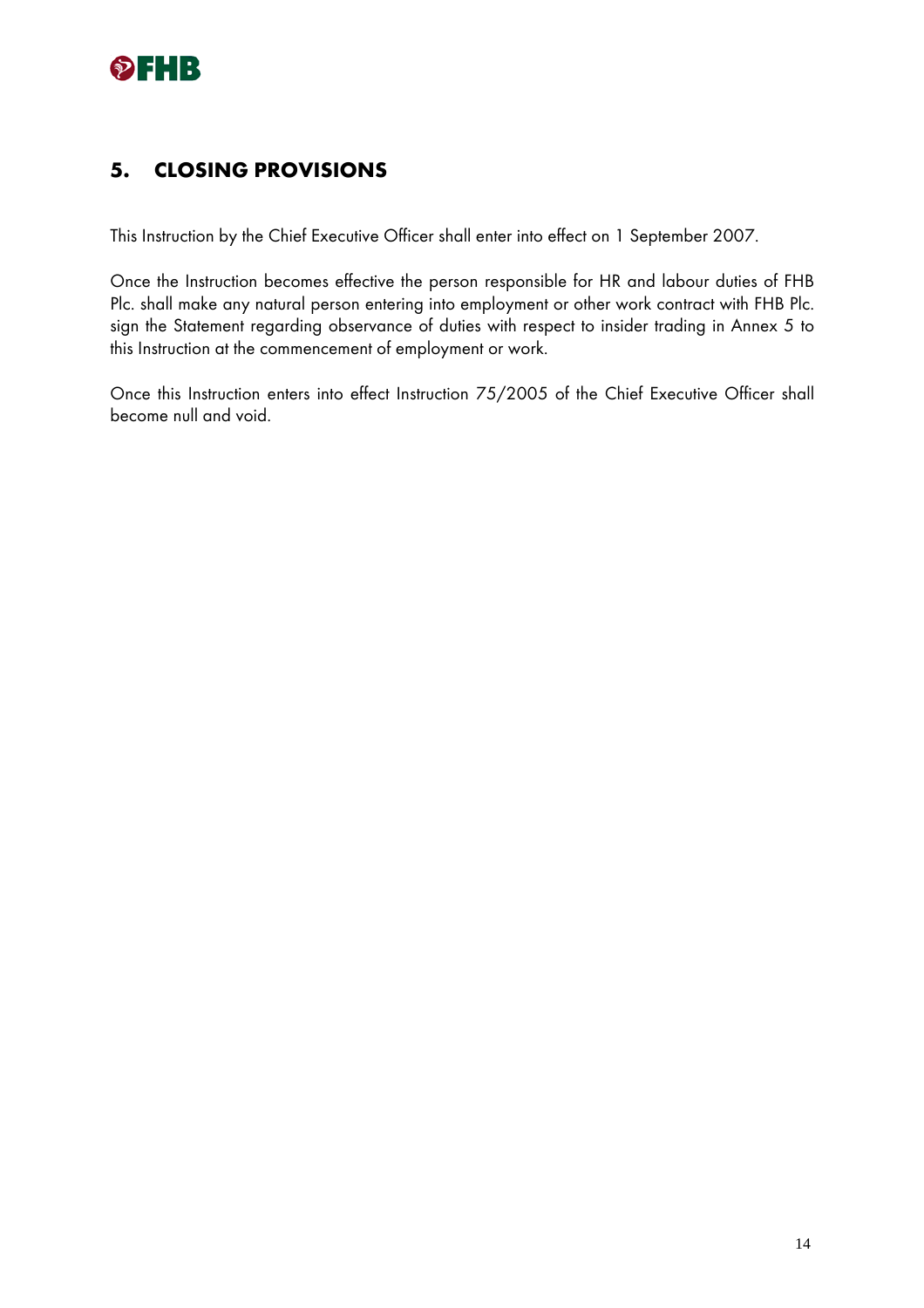

# **6. List of Annexes**

| Annex 1: | List of persons involved in the preparation of the balance sheet of FHB Plc.                                                                   |
|----------|------------------------------------------------------------------------------------------------------------------------------------------------|
|          | (in addition to the Chief Executive Officer and the Deputy Chief Executive<br>Officers)                                                        |
| Annex 2: | List of organizational units where every employee is concerned by the<br>obligation of keeping records on insiders provided for in Article 4.2 |
| Annex 3: | Members of the Inside Information Assessment Committee                                                                                         |
| Annex 4: | Name of the person responsible for disclosure of inside information and<br>keeping the records of insiders                                     |
| Annex 5: | Statement regarding inside information and insider trading                                                                                     |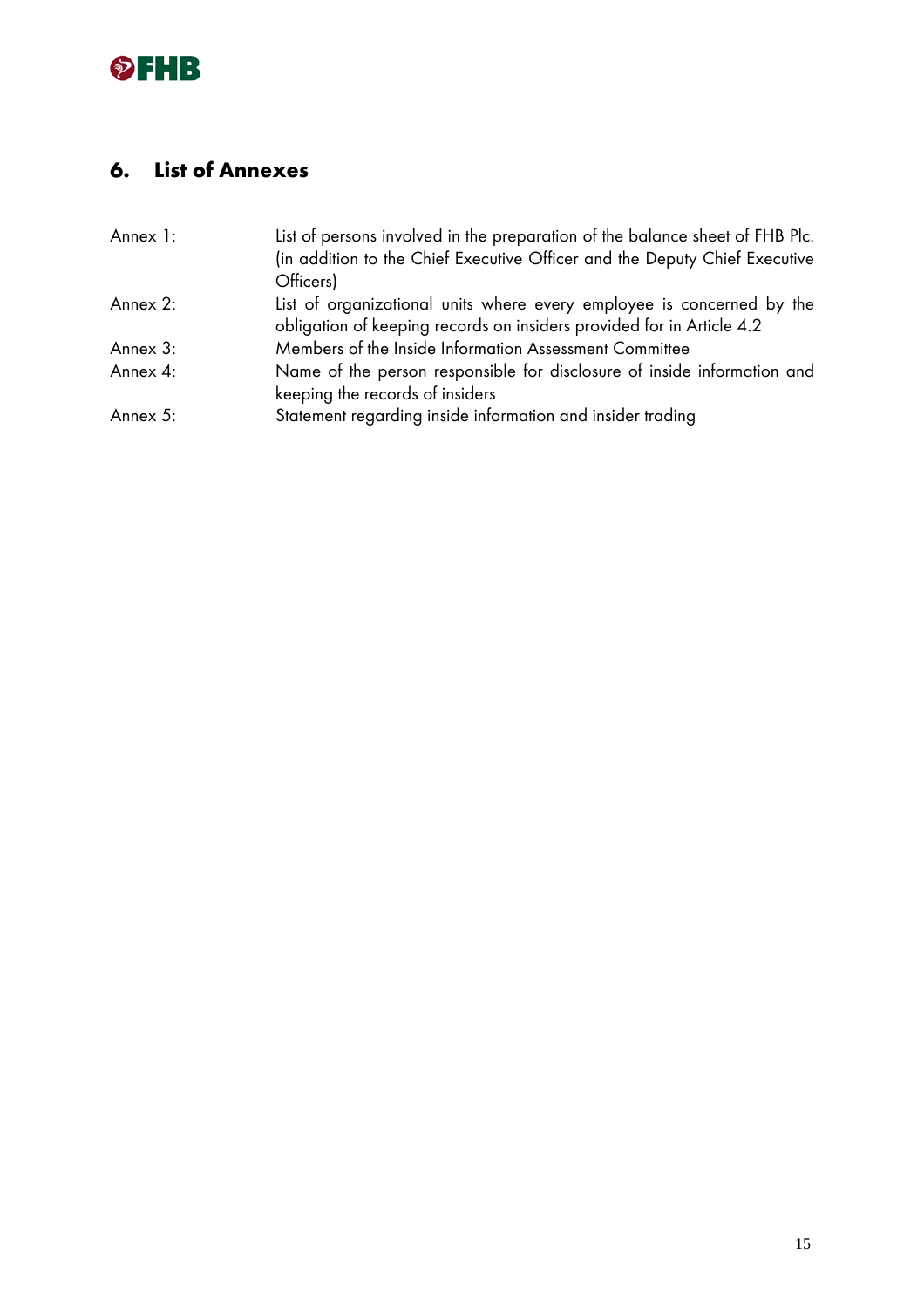

## **List of persons involved in the preparation of the balance sheet of FHB Plc. in addition to the Chief Executive Officer and the Deputy Chief Executive Officers**

all colleagues of the Controlling Department of FHB Mortgage Bank Plc.

all colleagues of the Obligatory Report and Statistics Department of FHB Mortgage Bank Plc.

deputy head of the department of the Consolidation Independent Department of FHB Mortgage Bank Plc.

department manager of the Consolidation Independent Department of FHB Mortgage Bank Plc.

deputy-CEO of administration and labour of FHB Service Ltd.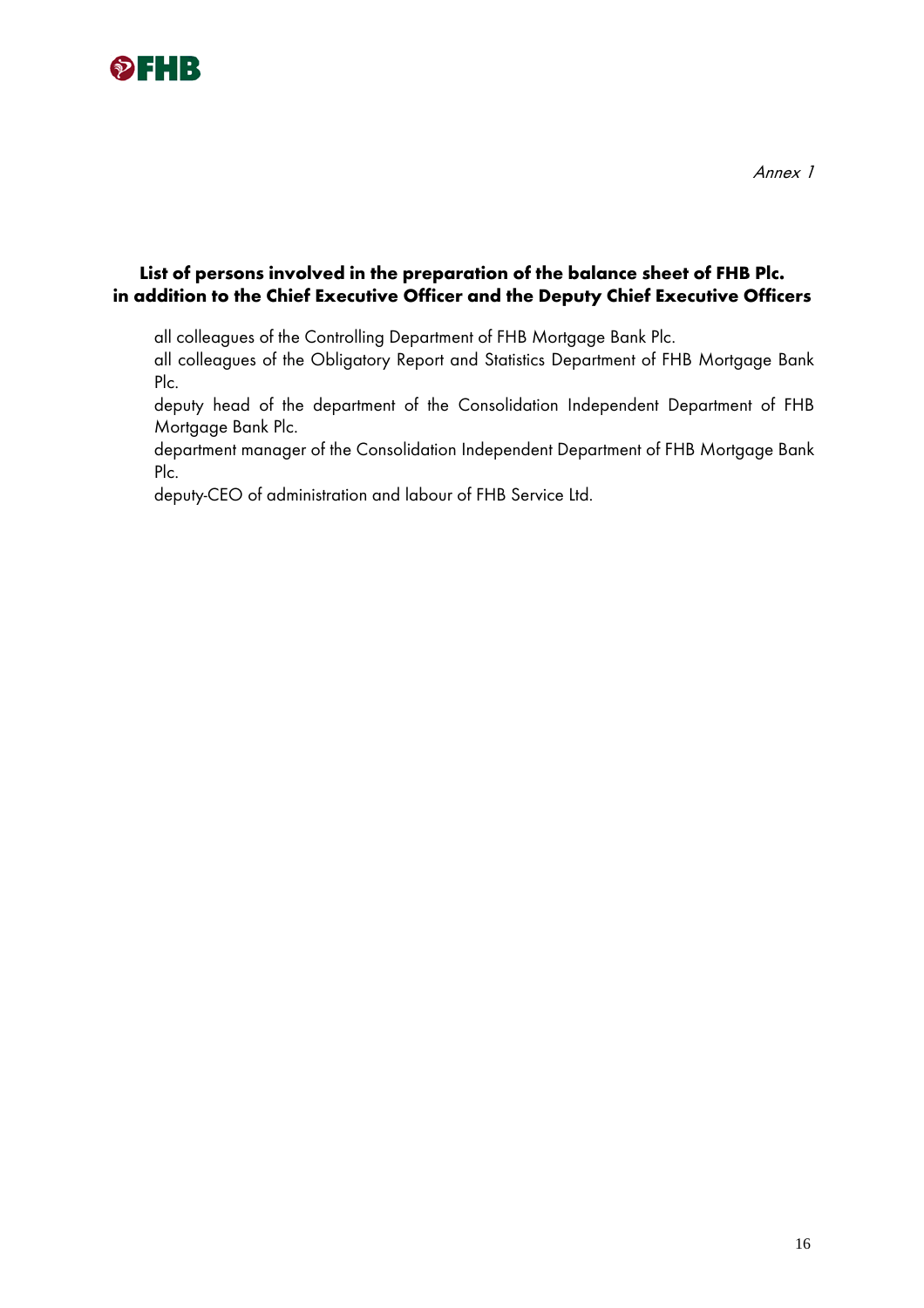

## **List of organizational units where every employee is concerned by the obligation of keeping records on insiders provided for in Article 4.2**

Internal Audit Department

Department of Securities Issue

Treasury Department

Controlling Department

Strategic Investment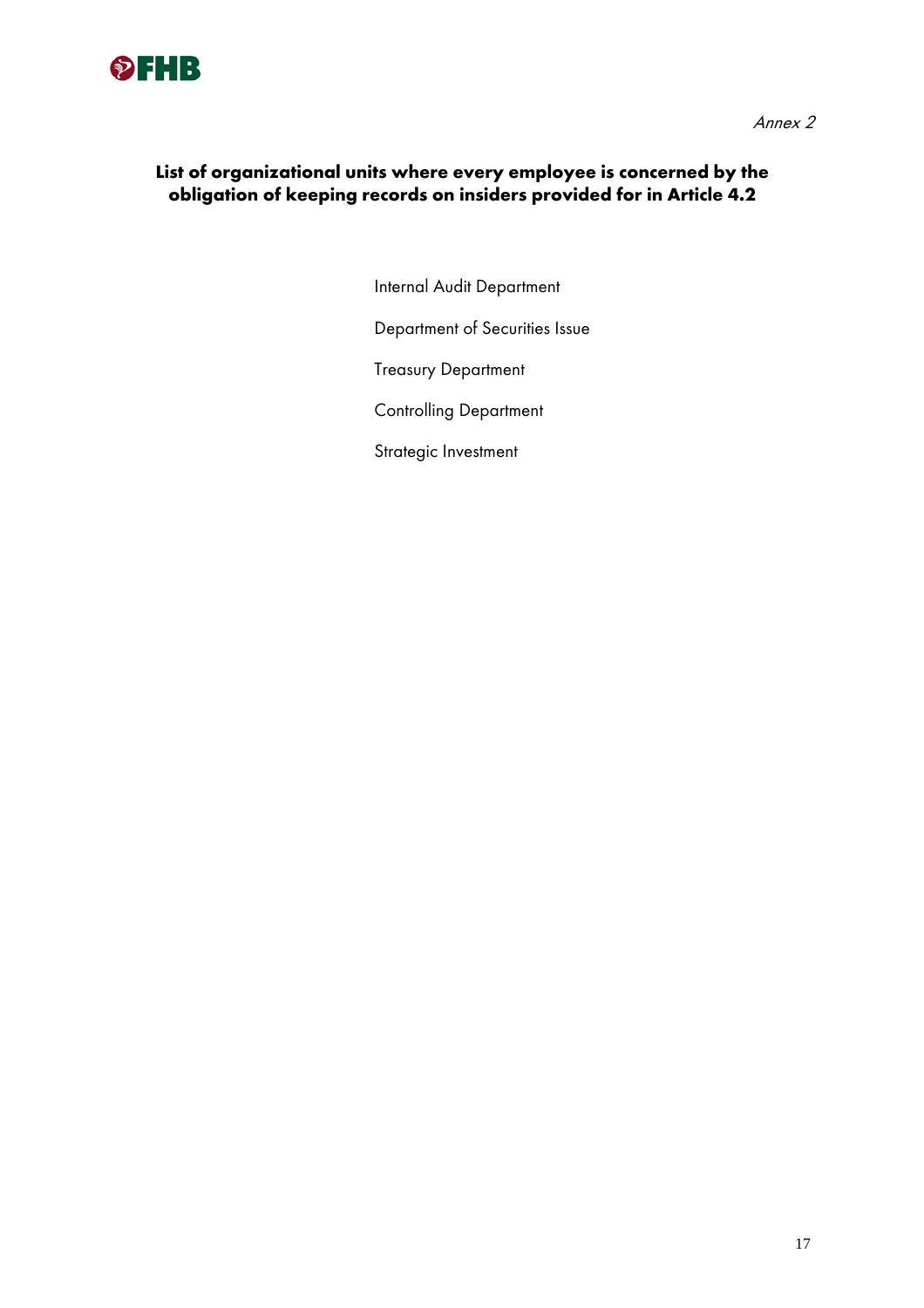

# **Members of the Inside Information Assessment Committee**

Péter Bárdos, Head of Department

Péter Kuhár, Head of Department

Dr. Bálint Csere, lawyer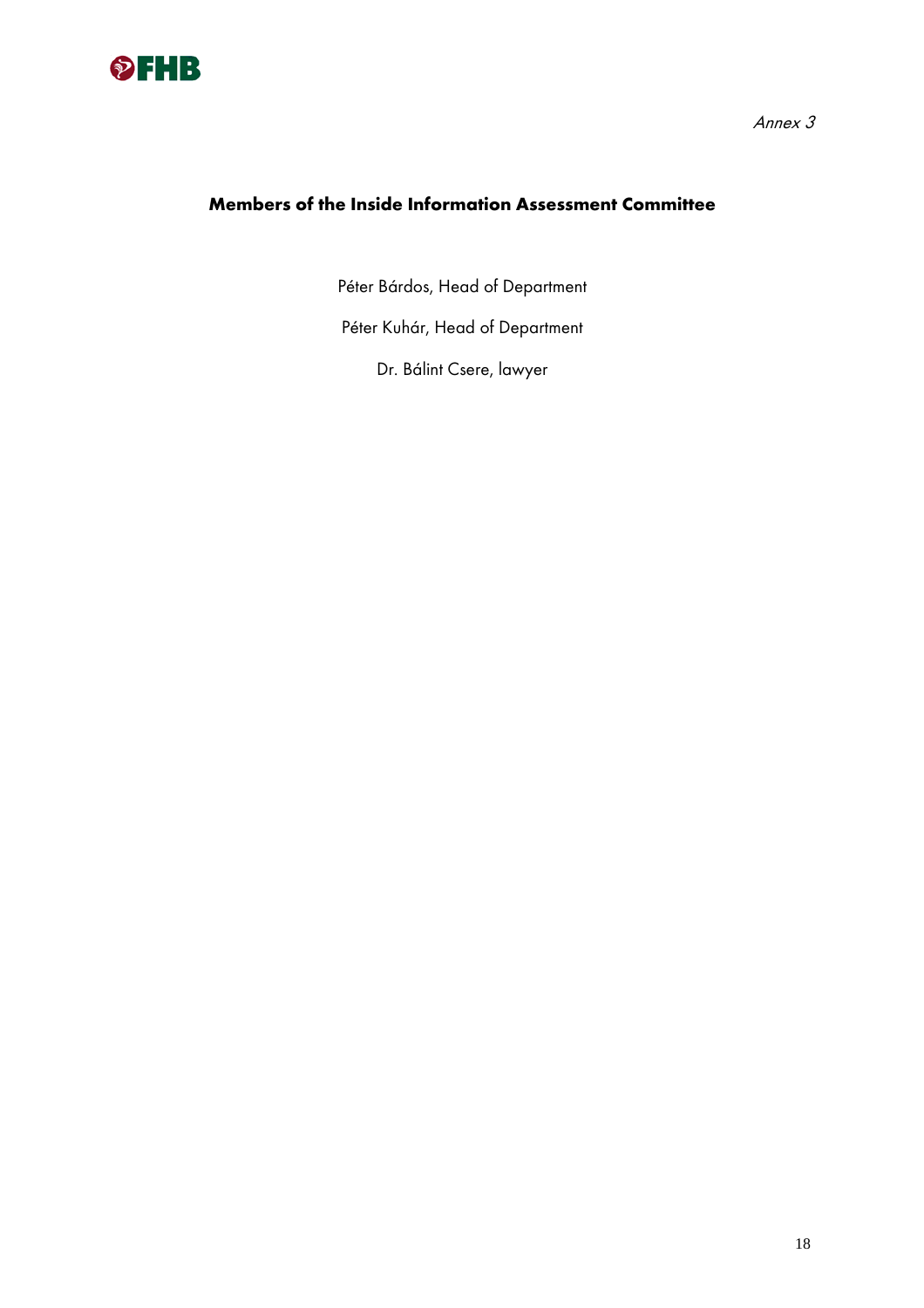

# **Name of the person responsible for disclosure of inside information and keeping the records of insiders**

Dr. Bálint Csere, lawyer (Telephone: 452-6354, fax: 452-9115, E-mail: csereb@fhb.hu)

Dr. Gergely Baglyos junior legal counsel (Telephone: 452-9114, fax: 452-9115, E-mail: baglyosg@fhb.hu)